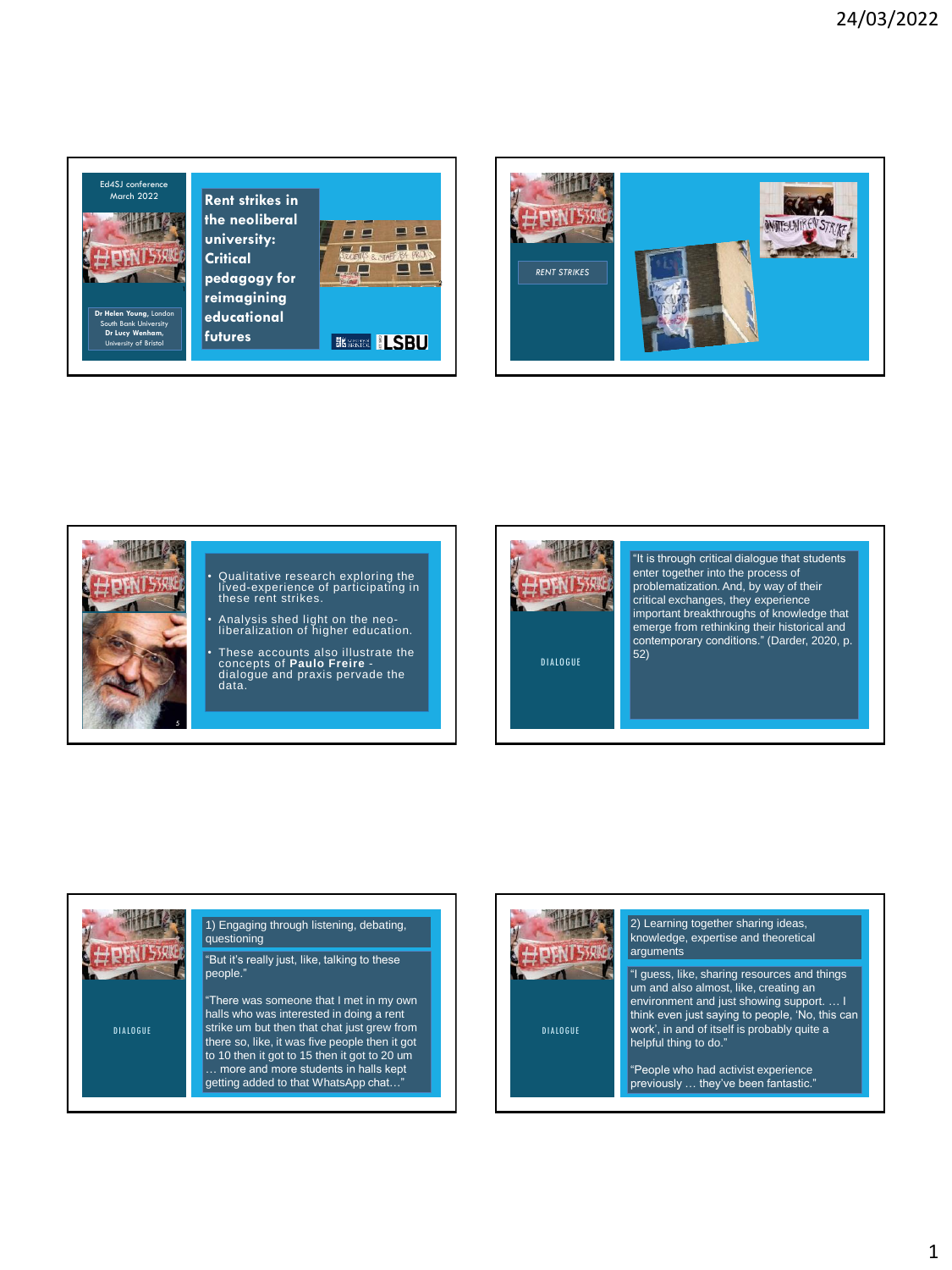



"To actually go through it… I feel like I learn more in engaging in actions … because it's actually how it is in real, like, lived experience, which is probably more um powerful in a way."

"like, slowly, like, this process of, like, people's personal experiences kind of led them to being more, like, becoming more, like, educating<br>"
themselves on what was actually going on."

RAISING CRITICAL CONSCIOUSNESS "the concept of actually forming a movement to try and counter what they did, would never really have kind of been in my head. Um so I think what things like rent strike has really shown me is that um there's no need to just accept that what these institutions… just accept what these institutions are doing when, if you're part of them, you can actually try and change things."







REFERENCES

#### Darder, A. (2020). Chapter 4:

Conscientização. In S. L. Macrine (Ed.), *Critical pedagogy in uncertain times: Hope and possibilities* (2nd ed.). Switzerland: Palgrave MacMillan.

Freire, P. (1996 [1970]). *Pedagogy of the Oppressed*. London: Penguin Books.

Freire, P. (2004 [1992]). *Pedagogy of hope: Reliving pedagogy of the oppressed*. New York: Continuum.